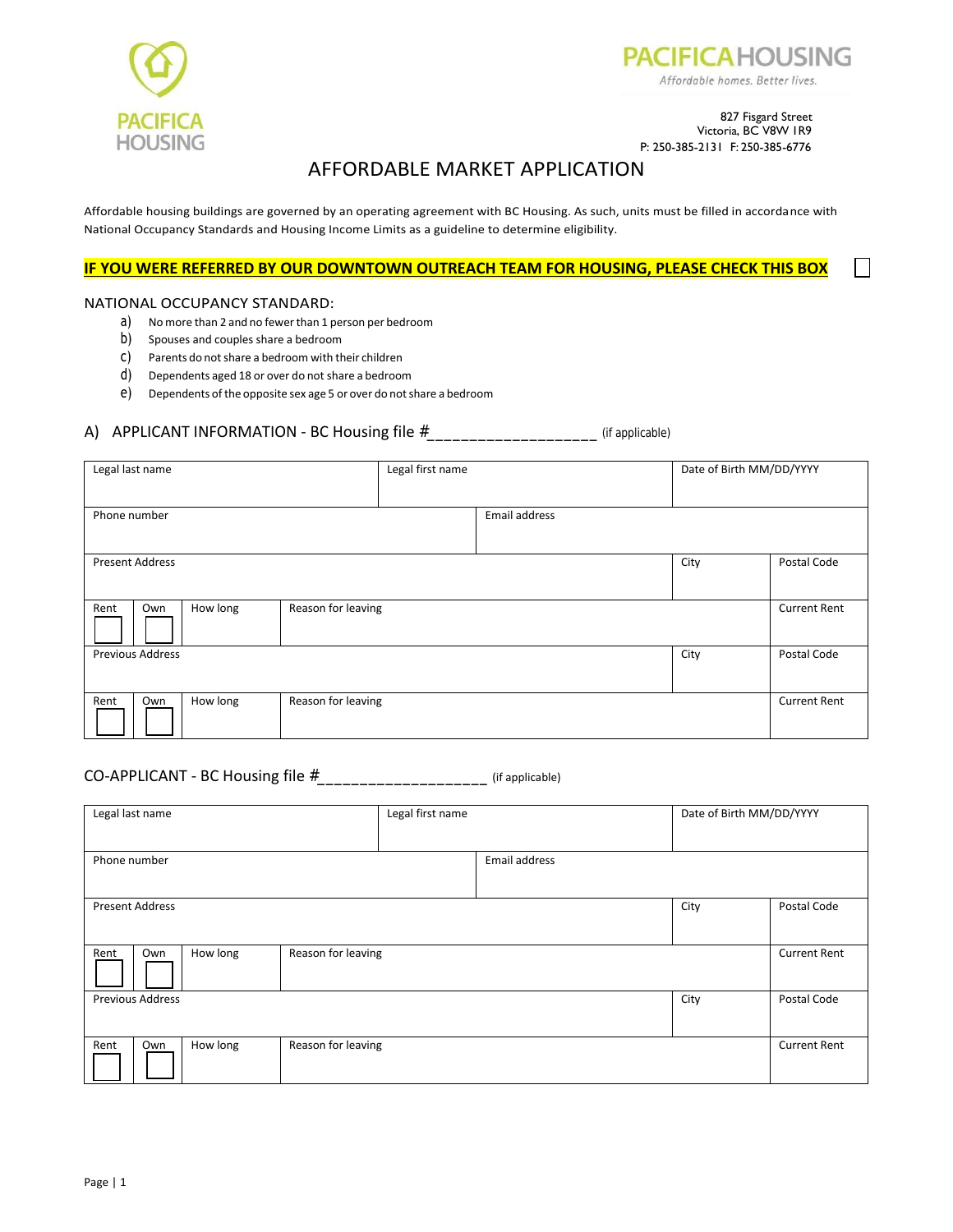



#### 827 Fisgard Street Victoria, BC V8W 1R9 P: 250-385-2131 F: 250-385-6776

# B) SUPPLEMENTARY INFORMATION - FIRST APPLICANT:

| Present Landlord's Name                  | Address        |                           |               | Phone number         |
|------------------------------------------|----------------|---------------------------|---------------|----------------------|
| Previous Landlord's Name                 | Address        |                           |               | Phone number         |
| Employer                                 | Position/Title |                           |               | Length of time       |
| Supervisor's Name                        |                | Supervisor's phone number |               | Monthly Income<br>\$ |
| Previous employer                        | Position/Title |                           |               | Length of time       |
| Supervisor's Name                        |                | Supervisor's phone number |               | Monthly Income<br>\$ |
| Vehicle Make and Model                   |                | Colour                    | License Plate |                      |
| Personal Reference Name and Phone Number |                |                           |               |                      |

# CO-APPLICANT:

| Present Landlord's Name                  | Address                   |        | Phone number         |               |
|------------------------------------------|---------------------------|--------|----------------------|---------------|
| Previous Landlord's Name                 | Address                   |        | Phone number         |               |
| Employer                                 | Position/Title            |        | Length of time       |               |
| Supervisor's Name                        | Supervisor's phone number |        | Monthly Income<br>\$ |               |
| Previous employer                        | Position/Title            |        | Length of time       |               |
| Supervisor's Name                        | Supervisor's phone number |        | Monthly Income<br>\$ |               |
| Vehicle Make and Model                   |                           | Colour |                      | License Plate |
| Personal Reference Name and Phone Number |                           |        |                      |               |